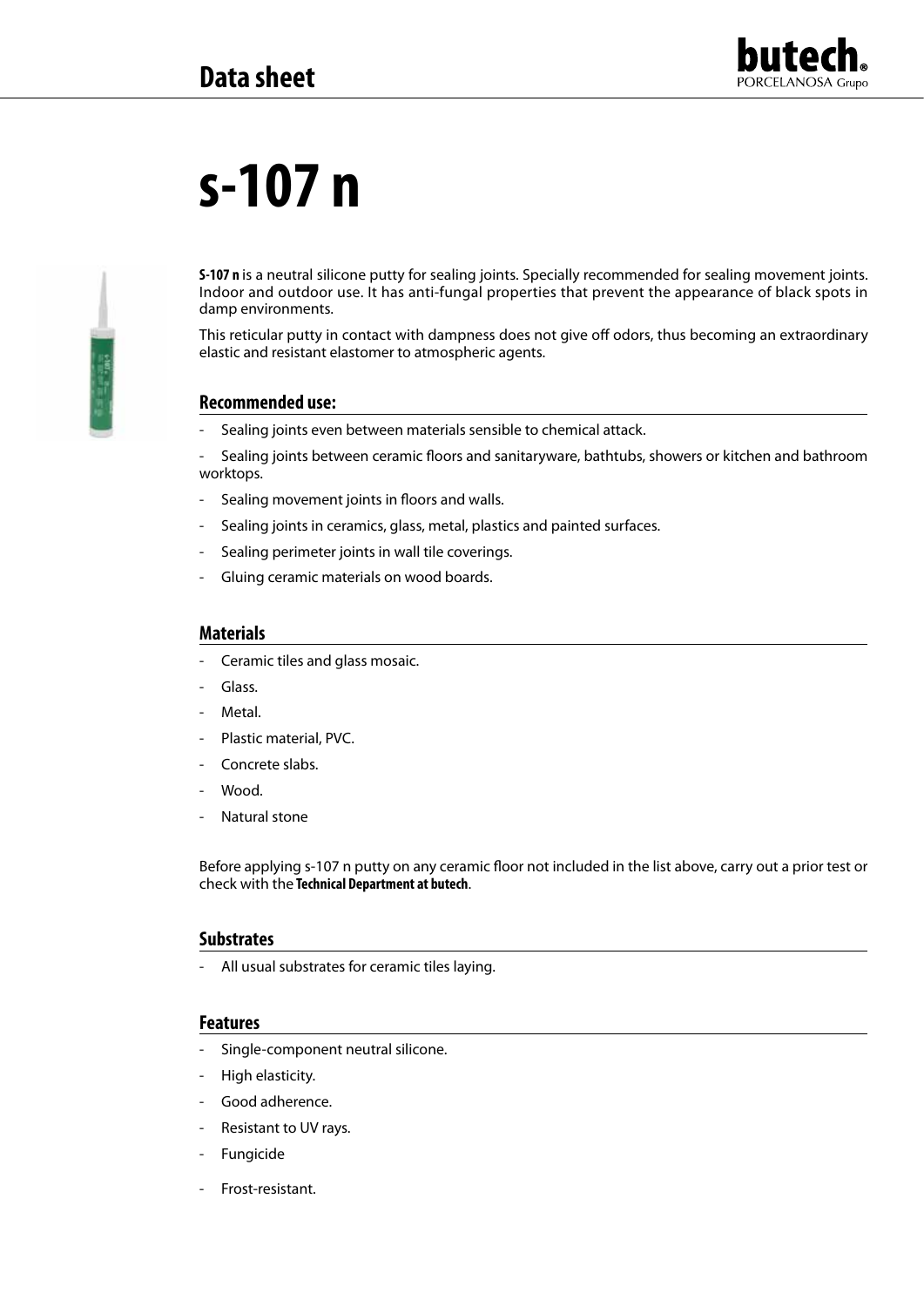

## **Instructions for use**

## **Preparing the substrate.**

Surfaces on which s-107 n is applied must have the following features:

- Residual moisture lower than 3%.

Clean of dust, grease or any other substance which might compromise the effectiveness of the bonding material.

- Compact surface, free of cracks and non-crumbling.
- Smooth texture, clean of efflorescence.

In highly absorbing or not consistent substrates, we recommend to apply a primer for reinforcing the substrate and reducing water absorption. We recommend the use of uniprim, a synthetic resin primer.

In applications in movement joints, we recommend to protect the sides of the joint with adhesive tape. This will ease the cleaning afterwards.

In applications in movement joints, the width-depth ratio will be the following:

- Joint smaller than 10 mm Width: 1 Depth: 1
- Joint between 10 and 30 mm Width: 2 Depth: 1

In case the depth is bigger than the putty seam to be applied, we recommend to fill the joint with closed-cell compressible material, like polyethylene or EPS seams.

#### **Applying the putty along a joint.**

Insert the **s-107 n** cartridge in the caulking gun, pierce the tip, screw the nozzle and cut it at 45º depending on the diameter of the putty seam to be applied.

Apply the **s-107 n** on the joint seamlessly and continuously. Avoid air bubble formation in the seam.

Before the putty hardens, shape the seam with a tool suitable for each case. We recommend to dampen the shaping tool with soap and water.

#### **Applying the putty as an elastic adhesive.**

Insert the s-107 n cartridge in the caulking gun, pierce the tip, screw the nozzle and cut it at 45º depending on the diameter of the putty seam to be applied.

Apply the s-107 n seam on the substrate to bond in the quantity you deem appropriate. Instead of dots or blotches, we recommend to apply putty seams with a 10-15 cm separation.

Press the two surfaces to be bonded in order to spread the adhesive evenly. The final thickness of the putty must not exceed 3 mm.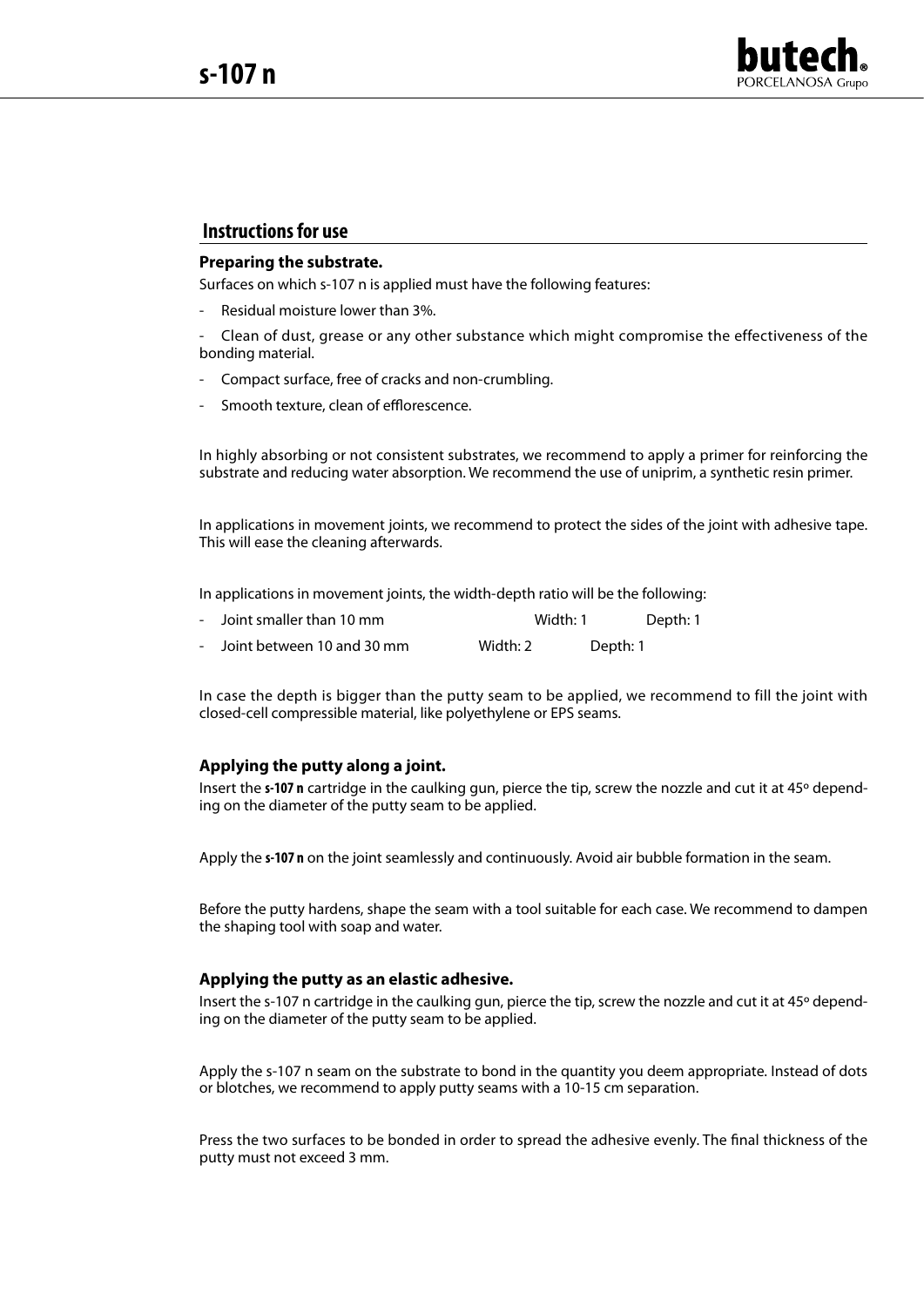

### **Coverage**

| 2 x 2 mm joint | 75.0 m            |                            |                                            |
|----------------|-------------------|----------------------------|--------------------------------------------|
| $3x3$ mm joint | 33.3 <sub>m</sub> | Coverage<br>(ml/cartridge) | 300<br>joint width (mm) x joint depth (mm) |
| 5 x 3 mm joint | 20.0 m            |                            |                                            |
| 5 x 5 mm joint | 12.0 m            |                            |                                            |
| 8 x 4 mm joint | 8.3 m             |                            |                                            |
| 8 x 6 mm joint | 6.2 m             |                            |                                            |

## **Cleaning and maintenance**

Before starting the installation and to avoid later problems, we recommend to refer to the tile supplier data sheet and to check that it is not sensitive to neutral silicone putties.

- Any reminder of putty must be cleaned with an organic solvent like ethyl acetate or gasoline before it hardens. Extreme caution with anti-slip floors, absorbent stones or relieved surface tiles.

- Once the installation finished, clean the tool with an organic solvent like ethyl acetate or gasoline.
- Refer to the maintenance instructions of the supplier of the flooring used.

### **Preservation**

12 months in its original package and protected from moisture and the elements. Store in a dry location, covered and protected from direct sunlight.

## **Health and safety**

**S-107 n** is slightly irritating to the eyes and skin.

We recommend to take the usual precautions in the use of chemicals, as the use of gloves and goggles. Use in well ventilated areas.

MSDS available for professionals upon request.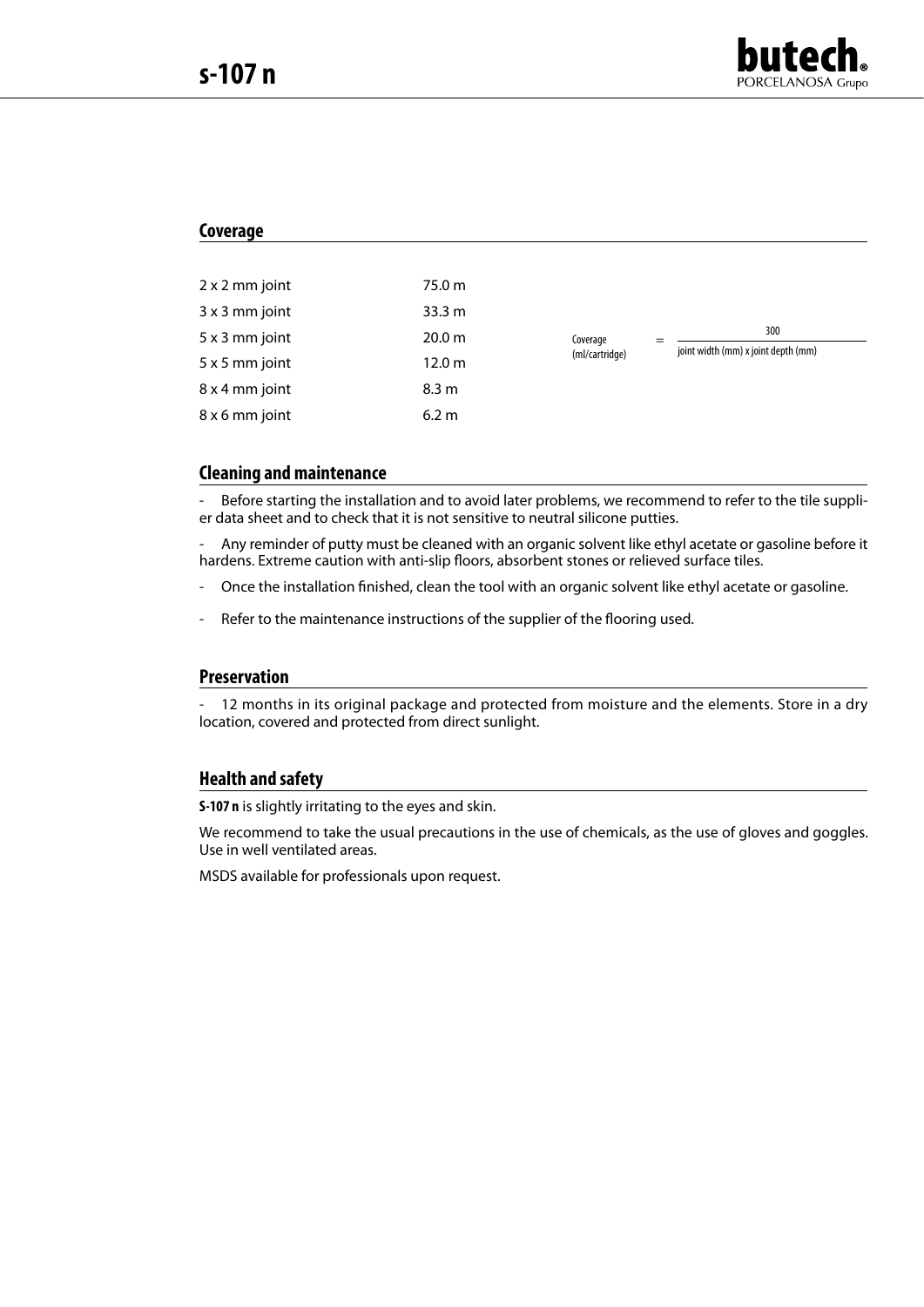

## **Supplementary Instructions**

- Do not use on dusty or easily crumbling surfaces. Do not use on surfaces which are dirty or covered by any element which may compromise adherence.

- Do not use on wet surfaces. Protect from rain and frost at least during the first 24 hours.
- Do not apply when temperature is below +5 $\degree$ C or above + 40 $\degree$ C.

The layout, width and constructive details of the perimetral and intermediate movement joints, as well as the materials to be used, must be included in the tile laying project.

Respect all the structural joints present in the substrate.

Make perimetral movement joints in corners, level changes in the floor and at the height of changes of material.

As a general rule, make intermediate movement joints which delimit areas as square as possible of 16-25  $m^2$  outdoors and 50-70  $m^2$  indoors. They must have a minimum width of 8 mm.

- The technical information included in this data sheet has been gathered from tests at certified laboratories and in the conditions stated by the relevant standards.

- For further information about this product, refer to the Technical Department at butech.

#### **Technical Sheet Conditions**

This data sheet does not describe a finished product; it is a fixing material which, together with other products and materials, determines a ceramic tiles lying system. Instructions in this technical sheet have been written based on our experience and technical expertise, but they have to be considered as general recommendations, which together with those for the rest of the products in the system, help the tile-laying professionals in the performance of their job.

As it is not possible to know all the features and conditions of a building job, professionals must consider it and, if deemed appropriate, perform a previous test to confirm whether the product is suitable for the job.

- The technical sheet cannot reflect all the applications and conditions entailed in the use of a material, so, in situations not described in this sheet, we recommend to perform a previous test and refer to our technical department.

This sheet has been updated in March, 2017.